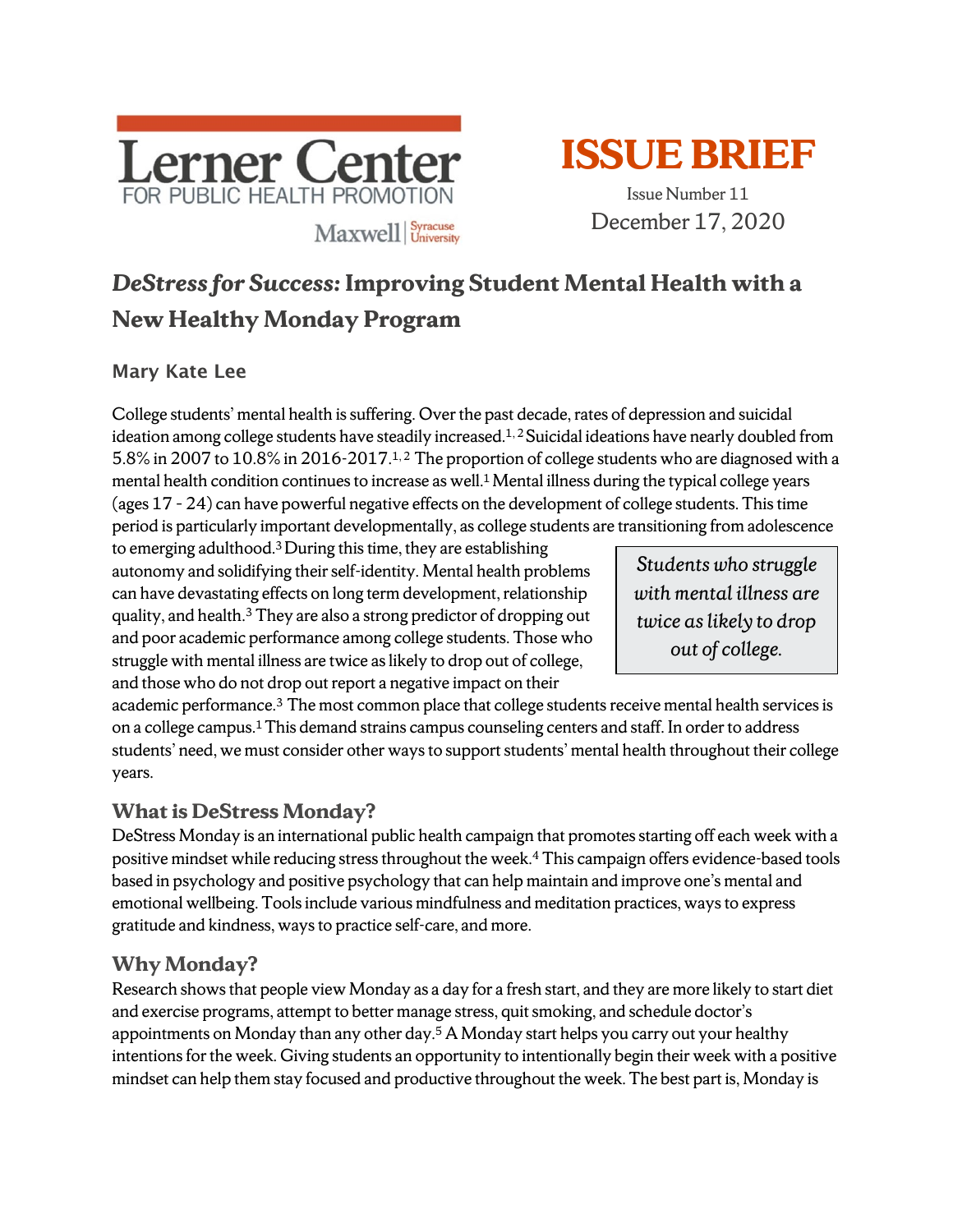always around the corner, giving students a chance to recommit to a healthy habit every week. Using Monday as a tool for self-care can help maintain a healthy and balanced lifestyle.

# **Supporting Students' Mental Health with the** *DeStress for Success* **Program**

The Syracuse University Lerner Center created a six-week *DeStress for Success* workshop series based on the science of positive psychology. *DeStress for Success*is aimed at undergraduate and graduate students to help them gain the necessary skills to thrive while at Syracuse University. The Monday workshops start with an interactive lecture on a specific topic, followed by a break-out activity, with time for questions and personal reflection at the end. Each week features DeStress Monday resources and covers a different aspect of positive psychology, including: cultivating resilience through positive emotion, identifying and using your strengths, healthy body and healthy mind, increasing mindfulness and flow states, healthy habit and goal setting, and strengthening relationships through mindful communication. 6 Holding these workshops on Monday set students up for a successful week, arming them with resources to create sustainable habits that support their mental and emotional well-being.

# **Students Empowering Each Other**

The Lerner Center collaborated with the Office of Health Promotion's SAMHEs (Students Advocating for Mental Health Education) Peer Educators to facilitate *DeStress for Success*. This provided SAMHEs with the opportunity to learn in-depth about DeStress Monday, the Monday effect, and positive

*Students were able to relate to one another and provide a comfortable and supportive environment.* 

psychology. Each week, SAMHEs led parts of the talk or activity of their choice. Student involvement strengthened the impact of the program because the SAMHEs were able to relate to their peers and provide a comfortable and supportive environment. Overall, *DeStress for Success*serves as another positive resource for Syracuse University students to better their mental health.

# **Here's what Students are saying about** *DeStress for Success*

*"DeStress for Success was a unique experience that was not only a great kick-start to my week, but was very resourceful. As a SAHME, I assumed DeStress for Success would be a simple workshop in which we sit in a circle and listen to the facilitators speak, but I was pleasantly surprised. DeStress Monday offered a variety of tips and tricks on how to improve our overall wellness. Not only were the workshops something I began to look forward to each week, but I believe these workshops did help me improve my weeks. Monday was a day I usually dreaded, but now I have gained a new perspective and the foundation to view them as a fresh start. I hope to be able to continue not only to help the Lerner Center out with these workshops but start to promote them more to our campus community."*- Megan, SAMHE

*"I loved the program, and I think it helped me regroup a lot mentally with finishing this semester out."*  - Alyssa, DeStress for Success Participant

#### **Bring** *DeStress for Success* **to Your Campus**

If you want to provide a positive resource to promote college student mental health, consider adopting the *DeStress for Success* program on your campus. Here are some steps you can take: